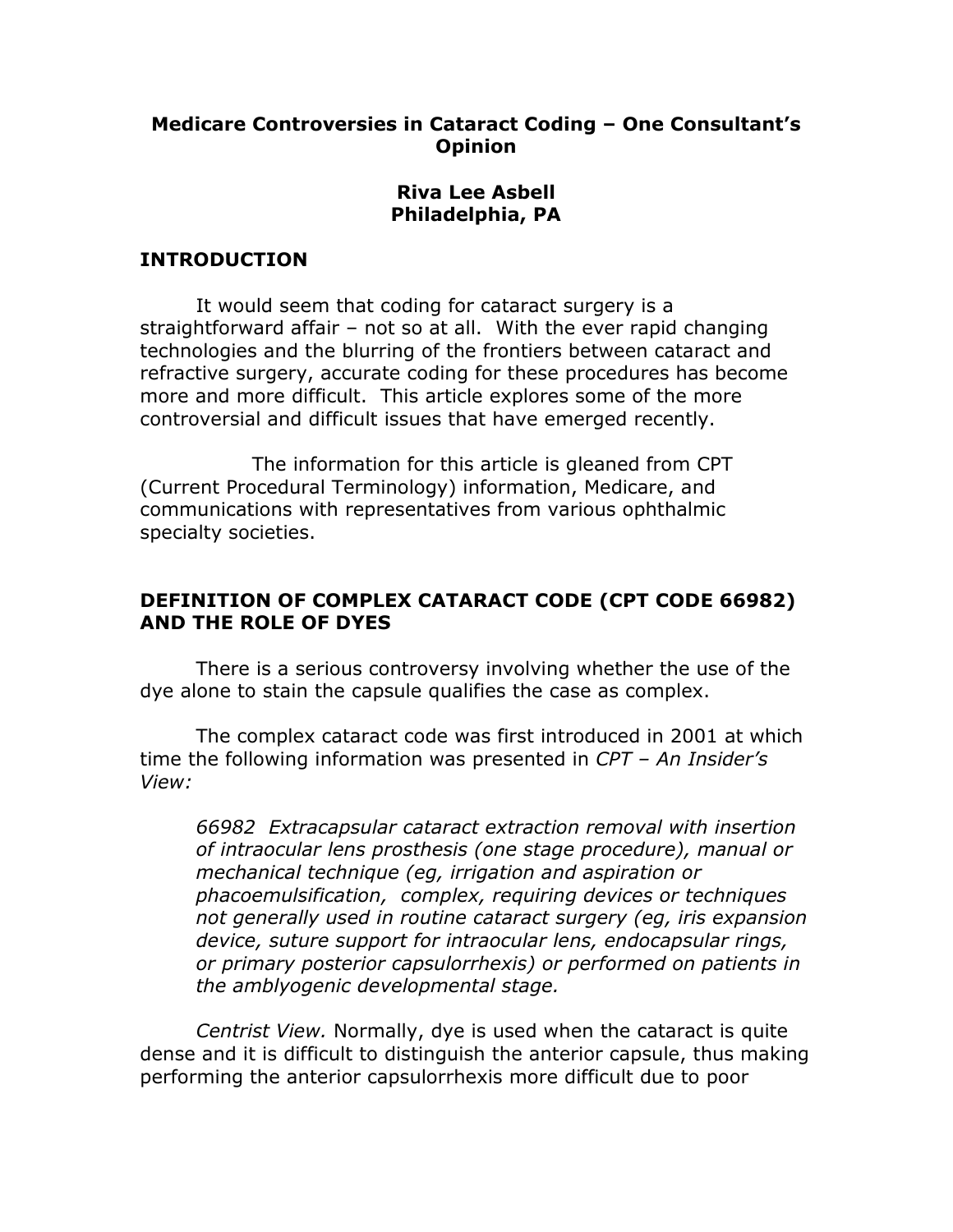visualization. Centrists believe this qualifies for the use of the complex code.

Far Left View. On the other hand, many academic medical centers use dye simply when training residents how to perform an anterior capsulorrhexis. The far left believes that use of the dye alone qualifies for use of the complex code.

Far Right View. The far right and opposite point of view states that one should never use the complex code with removal of dense white cataract using dye since there are so many of them and it would be overutilizing the code (national average estimates that the complex code should be used on two – three percent of a surgeon's total cataract caseload).

One Consultant's Opinion: Centrist View.

### POSTERIOR AND ANTERIOR VITRECTOMIES AND THE NATIONAL CORRECT CODING INITIATIVE (NCCI)

**Posterior Segment.** One of the most unfair bundling fiascos was the bundling of all codes related to cataract surgery with all the retinal detachment and vitrectomy codes, leaving only the pars plana vitrectomy and associated codes (CPT codes 67036, 67038, 67039, 67040) billable with CPT code 66850 (phacoemulsification).

 After more than a year of contesting this many of these bundles have been reversed (CPT codes dealing with insertion of secondary intraocular lenses and exchange of intraocular lenses earlier, and in the Version 11.0 effective January 1, 2005, those dealing with concurrent cataract removal and insertion of an intraocular lens).

In case you have claims pending from the **prior** bundles, or in case some of the bundles reappear – as has happened before - here is a way to capture fair reimbursement for these often very complex procedures. Modifier –59 must be used when appropriate "to break" the bundles.

Here are some clinical examples:

 1. Repair of retinal detachment by vitrectomy (CPT code 67108) + Pars plana vitrectomy with epiretinal membrane peeling (CPT code 67038) + Extracapsular cataract extraction with insertion of intraocular lens. (The bundles were removed January 1, 2005).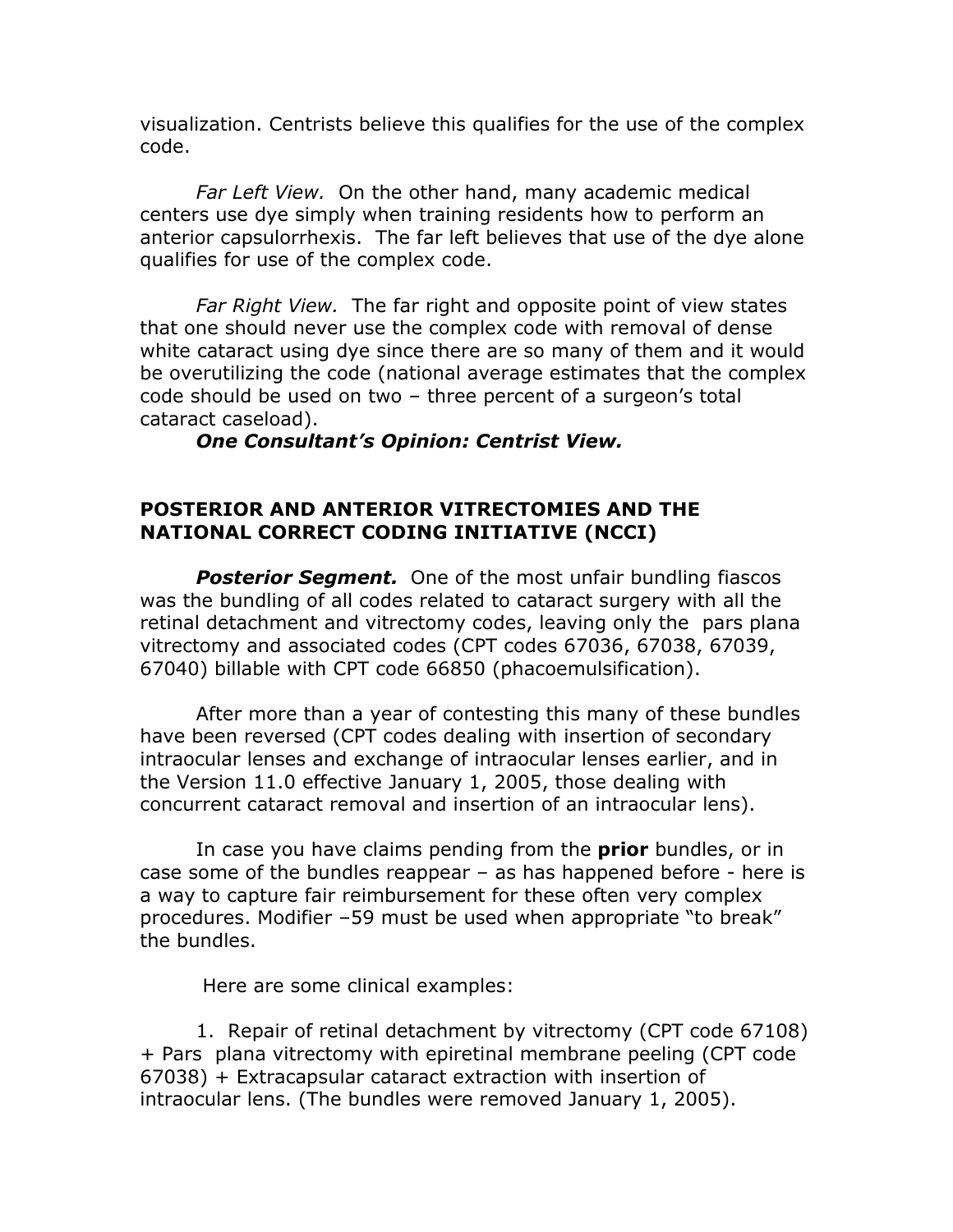Code as: 1. 67108 2. 67038-51 3. 66984-51-59

 2. Pediatric cataract extraction with insertion of an intraocular lens (CPT code 66982) + Pars plana vitrectomy.

Code as: 1. 66982

2. 67036-51-59 (often reduced services modifier – 52 needs to be used)

**Anterior Segment.** Over the years, the bundles of the anterior vitrectomy codes with cataract extraction have come and gone. For many years now, anterior segment vitrectomies (CPT codes 67005, 67010) have been bundled with cataract extraction with insertion of intraocular lens codes.

 Are there circumstances when these can be unbundled? Yes. If vitreous prolapse is present from previous surgery or trauma, for example, then that should be documented preoperatively and the anterior vitrectomy may be coded additionally, breaking the bundle using modifier -59.

Centrist View. It is sometimes appropriate to use modifier -59 for unbundling anterior and/or posterior vitrectomies with cataract/IOL surgery.

Far Left View. The NCCI bundles are basically unfair and the surgeon is entitled to unbundle code pair edits whenever they occur.

Far Right View. NCCI edits cannot and should never be broken.

## One Consultant's Opinion: Centrist View.

Although I usually caution against unbundling using modifier – 59, I think there are certain justifiable circumstances, such as with the retinal examples. Be very conservative with the anterior vitrectomy bundles.

 Whether or not a code pair edit can be broken is indicated in the NCCI document by a modifier indicator that is assigned to each edit. A modifier indicator of "0" indicates that NCCI-associated modifiers cannot be used to bypass the edit. A modifier indicator of "1" indicates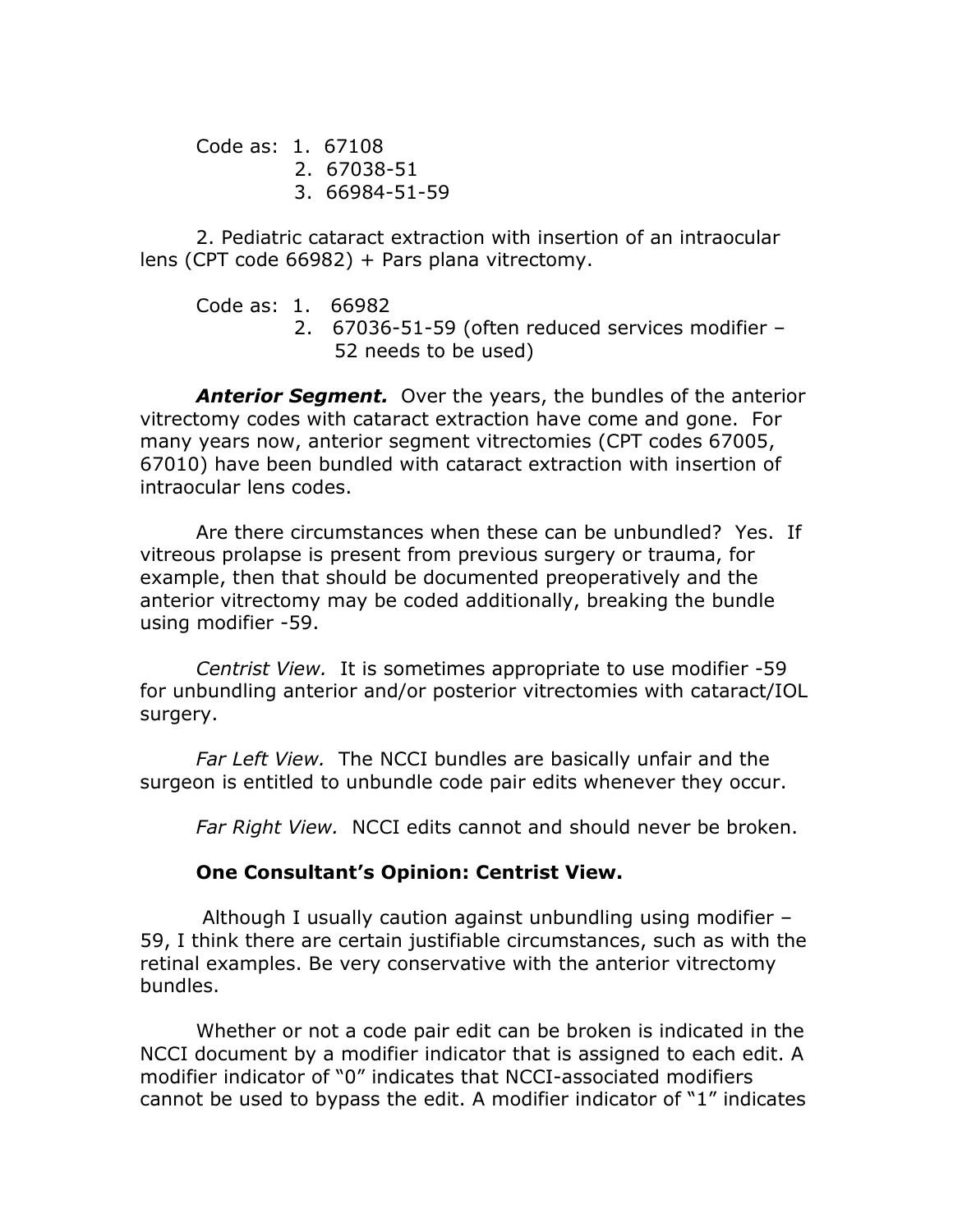that NCCI-associated modifiers can be used to bypass an edit under appropriate circumstances. A modifier indicator of "9" indicates that the edit has been deleted, and the modifier indicator is not relevant.

#### BILLING ASTIGMATIC KERATOTOMY/LIMBAL RELAXING INCISIONS IN CONJUNCTION WITH CATARACT SURGERY

AK and LRI are designated as non-covered procedures by Medicare and are only covered when the astigmatism was induced prior to the current surgery. Some surgeons are charging virtually every cataract patient for an AK/LRI – and the fee may be almost as much as 50 percent of the reimbursement for the cataract surgery itself.

Centrist View. There are certain indications for billing the patient for these non-covered procedures.

Far Left View. In order to get an optimal surgical result this should be done on every patient and the patient should be billed for it – after all, it's legal to bill for it.

Far Right View. These procedures should never be billed. It's part of doing a good surgical job.

## One Consultant's Opinion: Centrist View.

 Unless there is a clear indication that an AK/LRI is necessary to optimize visual outcomes in a patient, this practice should be avoided, particularly on a routine basis.

## ADVANCE SCHEDULING OF YAG POSTERIOR CAPSULOTOMY

There are many practices who schedule the patient for a YAG posterior capsulotomy when the cataract surgery is being scheduled. Is this an acceptable practice?

Centrist View. It is an efficient way to practice and reduces scheduling problems.

Far Left View. Patients will need this procedure, so let's schedule it in advance and make it more convenient for everyone.